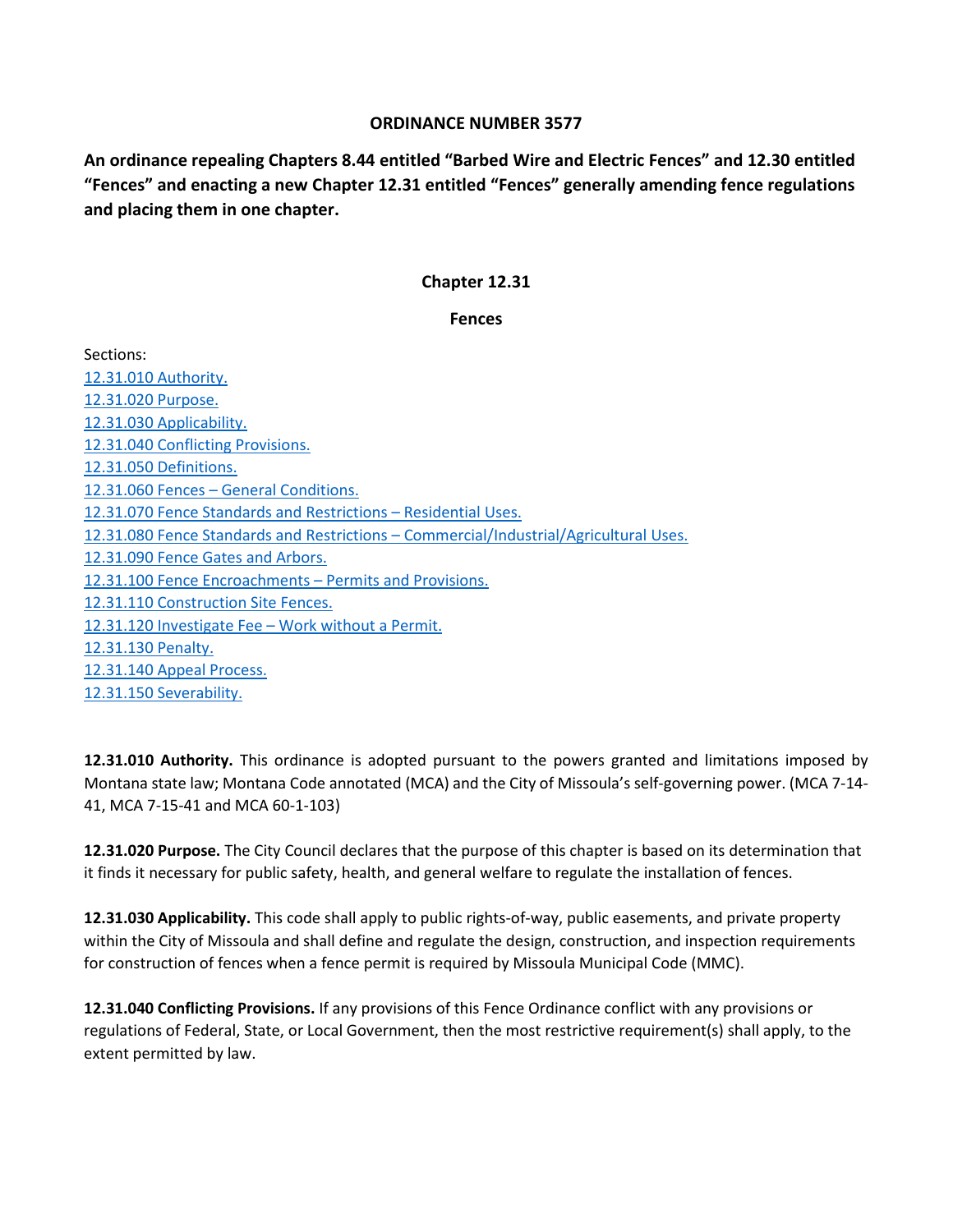### <span id="page-1-0"></span>**12.31.050 Definitions.**

- A. "Agriculture" means the use of land for growing, raising, or marketing of plants to produce food, feed, or fiber commodities. Examples of crop agriculture include cultivation and tillage of the soil and growing and harvesting of agricultural or horticultural commodities. Crop agriculture does not include personal (household) gardens. Also, the use of land for raising animals to produce food or fiber commodities. Examples of animal agriculture include dairying and the raising of livestock, bees, fur-bearing animals, and poultry. Animal agriculture does not include the keeping of up to 6 female chickens, in accordance with Chapter 6.07 of the municipal code.
- B. "Arbor" means a fence feature forming a latticework or archway over a gate.
- C. "Fence" means any kind of wall, enclosure, or barrier around the property that does not otherwise structurally function as a retaining wall (a wall built to keep earth or water in place) or as a structural, integral part of a building as defined by the International Building Code (IBC) and International Residential Code (IRC).
- D. "Electric Fence" means any commercially available (off-the-shelf), packaged fencing system of one (1) joule or less and six thousand (6,000) volts or less that is connected to:
	- 1. Any standard 110/120-volt receptacle/outlet.
	- 2. Any hydro, solar, wind, or other natural-resource power system.
- E. "Front Yard Fence" means a fence that is intended to contain people and pets, to prevent intrusion by people or pets, or to simply mark a boundary and are not meant for privacy or to restrict vision, but for openness and continuity along the street frontage.
- F. "Rear Yard Fence" means a fence that is intended to foster privacy, but with height limitations.
- G. "Encroaching Fence" means any portion of a fence that extends beyond private property into the public right-of-way; towards the sidewalk, street, alley, or any other public space; above and/or below the ground.
- H. "Gate" means a device at a passageway or a moveable barrier, located in a section of a fence that can swing, slide, raise/lower, or otherwise provide access, ingress, and/or egress to the property or enclosed area.

### <span id="page-1-1"></span>**12.31.060 Fences – General Conditions.**

A. Fence Permit Required. Any property owner or contractor constructing a new fence or any time twentyfive (25') feet or more of any portion of an existing fence (front or rear) is replaced, reconstructed, or repaired by a property owner or contractor, a fence permit shall be obtained from the City, prior to the construction or reconstruction of said fence. Fence permit fees are established by Resolution. One (1) fence permit is required per physical location, parcel, lot, or address. One (1) permit shall not be issued for multiple locations or addresses unless one (1) physical location, parcel, or lot has multiple addresses (such as a multi-family parcel). All work under this permit shall be completed within one hundred eighty (180) days of issuance. Any work to be done after one hundred eighty (180) days of the date of the permit shall require a new permit.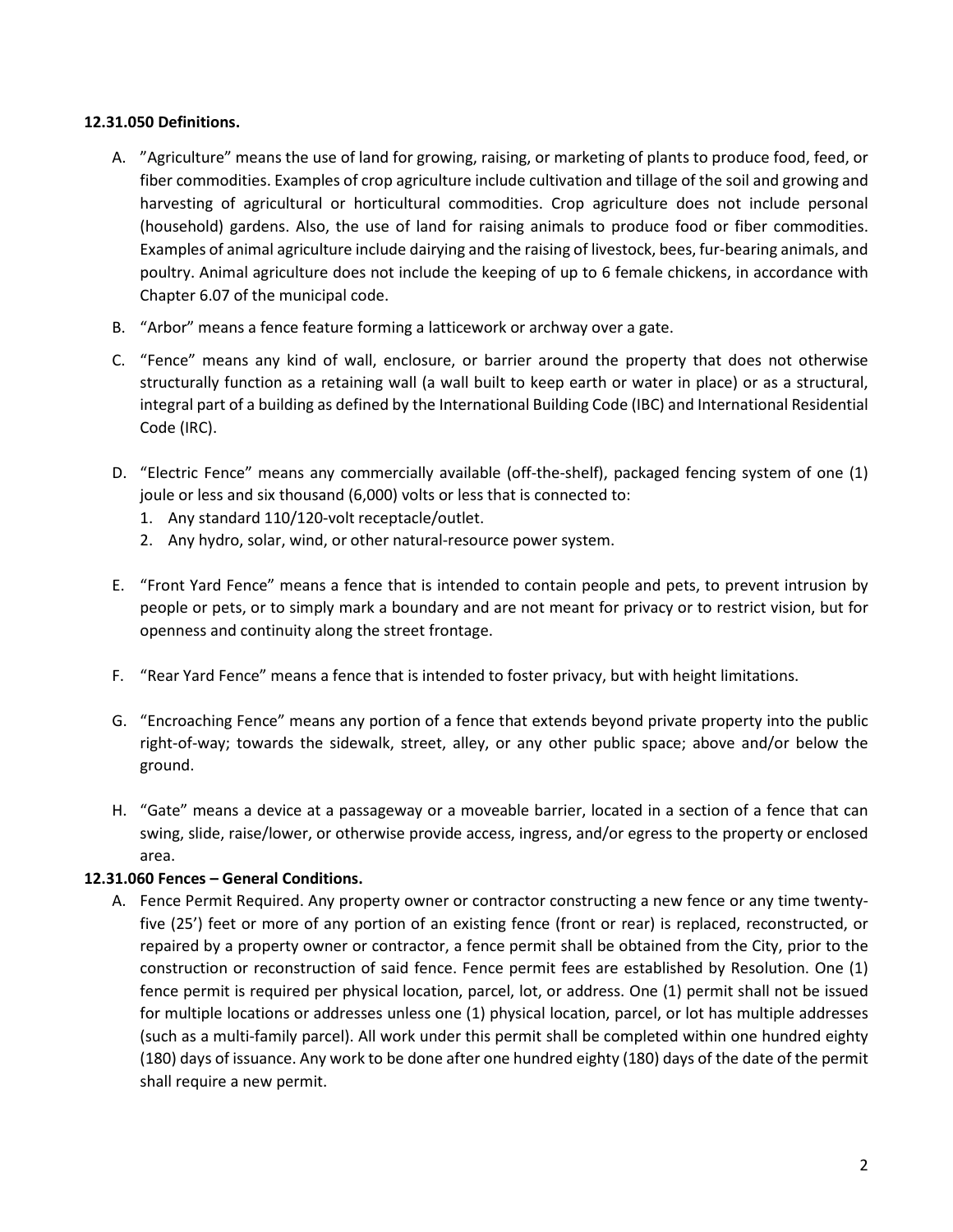- B. Fence Maintenance. The property owner shall assume, by way of an approved fence permit application, all responsibility to maintain approved fence in good repair at all times at their sole expense. The fence that is approved to be constructed shall always be maintained in a condition that is deemed safe and satisfactory, as determined by Development Services Inspectors.
- C. Fence Liability. The property owner shall assume, by way of an approved fence permit application, all liability resulting from any incident involving the approved fence installation and maintenance and shall hold the City harmless from all damages resulting from such incident.
- D. Fence Responsibilities. The property owner shall assume, by way of an approved fence permit application, all responsibility to install the fence on the property owners' property. All fences shall be installed inside the property line so that no component; post, footing/base, or any other portion of the fence extends beyond the property line. If the location of the property line is unknown or unclear, it is recommended that, at minimum, a retracement survey be performed by a Montana licensed professional land surveyor, prior to fence installation. A dispute over property line location between neighbors is a civil matter and shall be directed to the civil court system.
- E. Fence Permit Revocation. The property owner acknowledges, by way of an approved fence permit application, that if the fence is not constructed in accordance with the approved plans or is constructed so to encroach into the public right-of-way, the issued fence permit may be revoked. If the fence permit is revoked, the property owner agrees to immediately take corrective action and/or remove the fence and restore the premises to its original condition.
- F. Covenants, Conditions, and Restrictions. Homeowners are encouraged to check Covenants, Conditions, and Restrictions that may apply to construction of fences in their subdivision before applying for fence permits.
- G. Building Permits. Any fence exceeding eighty-four (84") inches or seven (7') feet in height shall be designed and engineered for safety, structural soundness, and lateral/wind load analysis and require a City Building Permit in addition to the required City Fence Permit.
- H. Determining Yards. For irregular-shaped lots and in other instances where yards are not clearly defined in this section, the Zoning Officer is authorized to establish Front and Rear Yards for the purposes of fence location and construction.
- I. Maximum Fence Heights Exception. Requests to exceed the maximum height standards provided in this Chapter may be approved if the Development Services Director finds that there are unusual circumstances that warrant the additional height, the proposed fence is sensitive to neighborhood character, and it will not have a negative impact on residential neighbors. The property owner shall provide comment from the adjacent property owners to be included with the exception request.
- J. Fence installation relative to public sidewalks.
	- 1. Where public sidewalks do not exist, fences shall be installed no closer than twenty-four (24") inches or two (2') feet to the back of any future public sidewalk as determined by the City Engineer. This is to facilitate the installation of the future sidewalk without disturbance to the fence.
	- 2. Where public sidewalks do exist, no fence shall be installed closer than twelve (12") inches or one (1') foot to the back of the sidewalk. This is to facilitate the maintenance and/or replacement of the existing sidewalk without disturbance to the fence.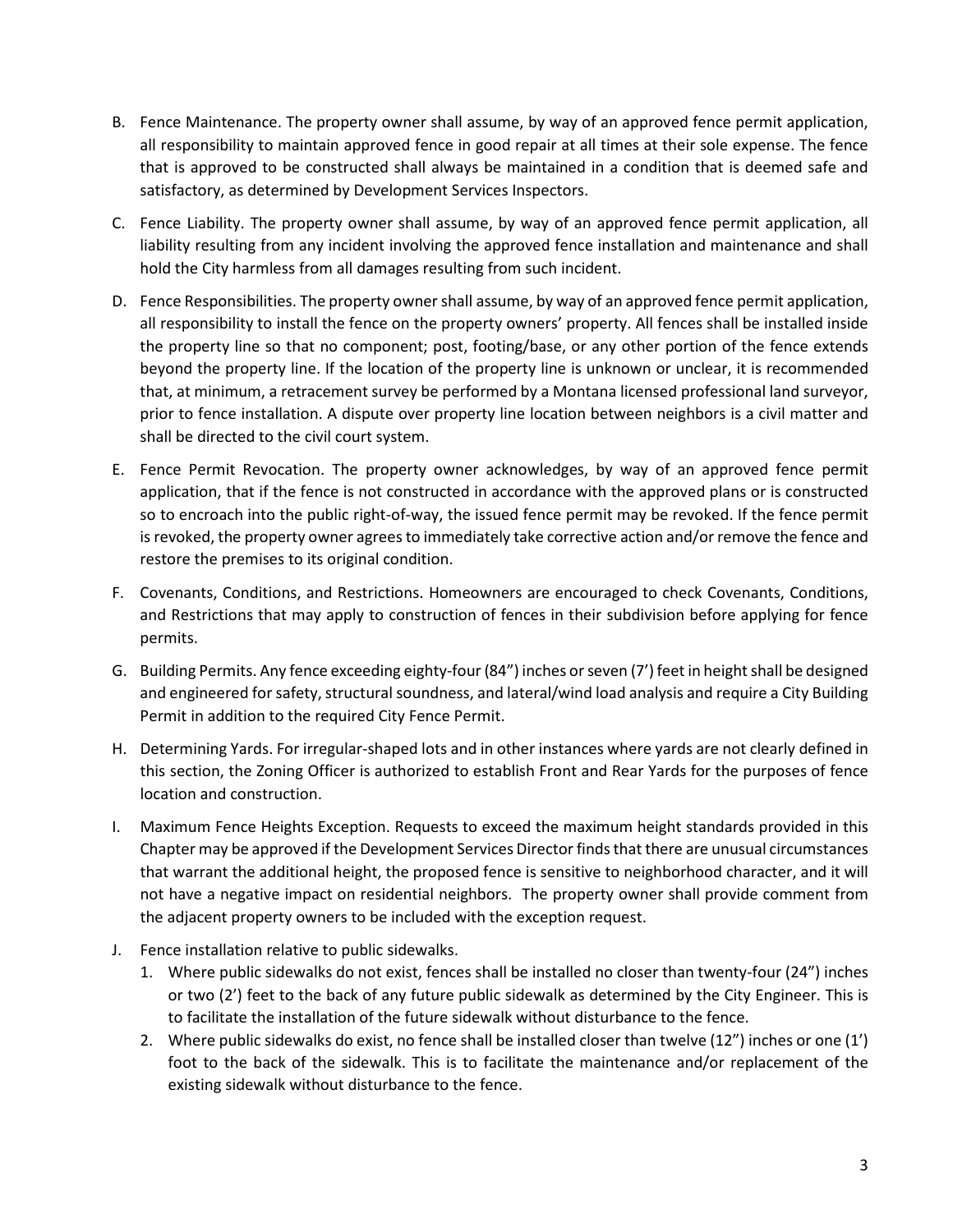- 3. The fence must still be located on private property, regardless of existing or future sidewalk location, unless an encroachment permit has been approved per Section 12.31.100.
- K. Fences within an Easement or Levee. The property owner acknowledges, by way of an approved fence permit application, that certain types of fences may be permitted to encroach into certain types of easements. Property owner(s), fence permittee(s), or fence contractors shall review the plat or any separate easement document(s) for the subject property prior to submitting for an application for a Fence Permit. Fences constructed over, upon, or within an easement may be removed without notice. Property owner(s)/fence permittee(s) accept any and all liability for damage, maintenance, or repair to the easement as a result of the fence. For properties located through, upon, or within a levee, no fence of any kind shall be constructed through, upon, or within the levee. No flood control device shall be altered, damaged, impeded, or removed as a result of fence installation.

<span id="page-3-0"></span>**12.31.070 Fence Standards and Restrictions – Residential Uses.** Residential Fence Restrictions apply to all residential development including single-family homes, duplexes, triplexes, and multi-family development.

A. No fence shall be constructed or installed anywhere which restricts or obstructs sight visibility as described in Section 12.28.110 of this code.

Figure 12.31.070-1.



### **Sight Visibility Standards**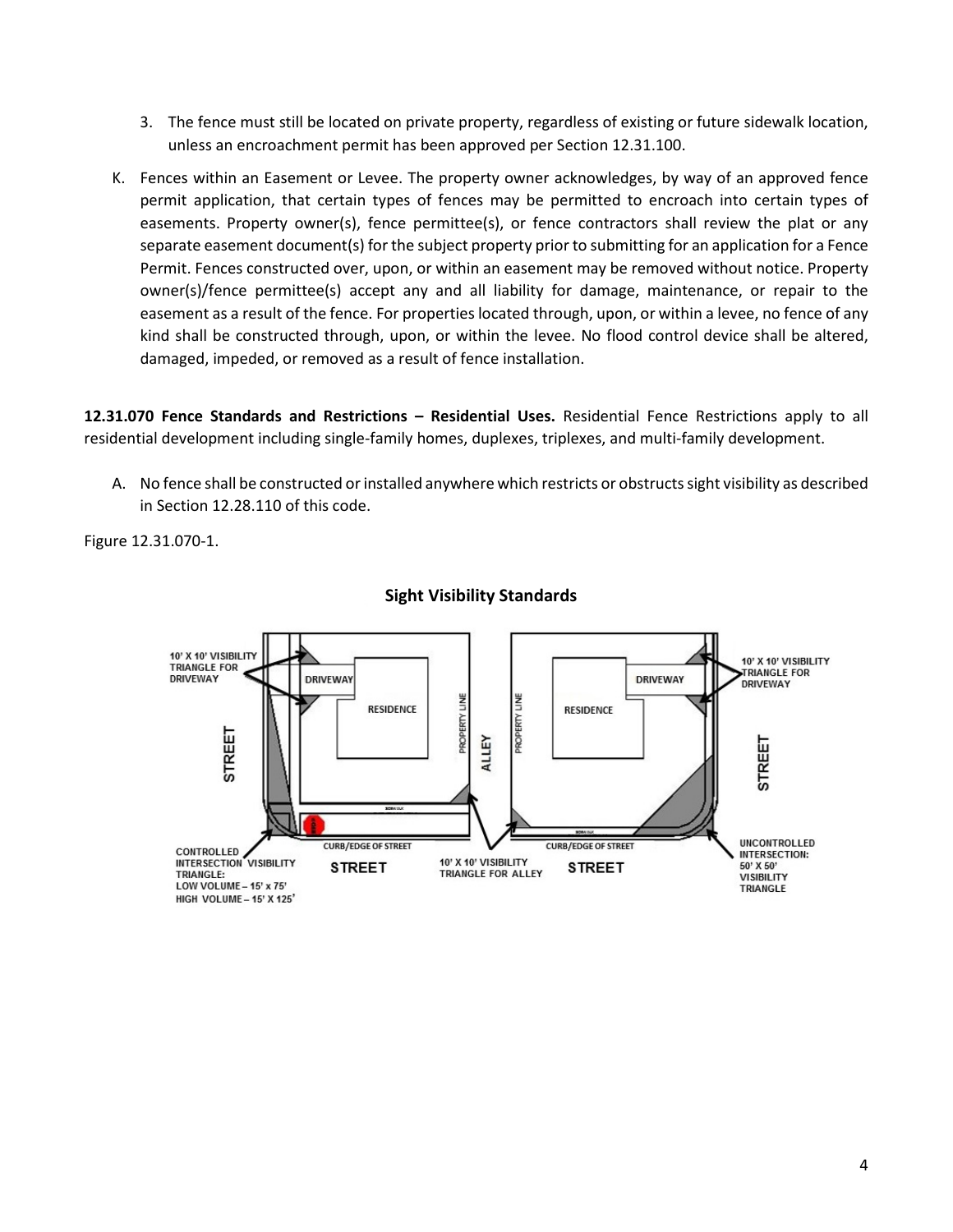- B. Fence Height (See Figure 12.31.070-2 for Yards and Fence Heights)
	- 1. Front Yard fences shall have a maximum height of forty-eight (48") inches or four (4') feet. Front Yard height is to be measured at the ground level immediately adjacent to the fence or the adjacent sidewalk grade (existing sidewalk or future/proposed sidewalk) to the top of the fence post.
	- 2. When an existing home is further from the front property line than the other homes on the same side of the block a front yard fence on the subject parcel may be constructed at the location of the average front yard depth of the parcels within the block face.
	- 3. Exceptions from maximum fence height as specified in Section 12.30.070 B.1 above may be granted by the Zoning Officer to allow a six foot (6') fence height in the following cases:
		- a. Where portions of a pre-existing single family home are immediately adjacent to, or directly across the street from, a new commercial/industrial use that has generated additional impacts.
		- b. Fences in residential areas that are facing or fronting property with railroad tracks used daily.

### Figure 12.31.070-2.



## **Yards and Fence Heights**

- 4. Rear Yard Fences shall have a maximum height of seventy-two (72") inches, or six (6') feet. Rear Yard fence height is to be measured from the height of the ground level adjacent to the fence.
- 5. Height of fences built upon or immediately behind a retaining wall shall be measured from the grade of the ground retained by the wall.
- C. Wildlife fences designed to exclude deer or elk from residential gardens, up to ninety-six (96") inches or eight (8') feet in height, will be permitted subject to the following restrictions:
	- 1. The wildlife fence is in the rear yard and encloses the minimum area necessary to protect planted area(s). The planted area(s) must be delineated on a site plan (this provision is not intended to promote the fencing of entire yards).
	- 2. The wildlife fence has a maximum of ten (10%) percent opacity and the fence material is standard woven wire or custom high-tensile wire/mesh. In order to protect wildlife from injury there may be gaps of no more than eighteen (18") inches between the horizontal wire strands, no barbed wire or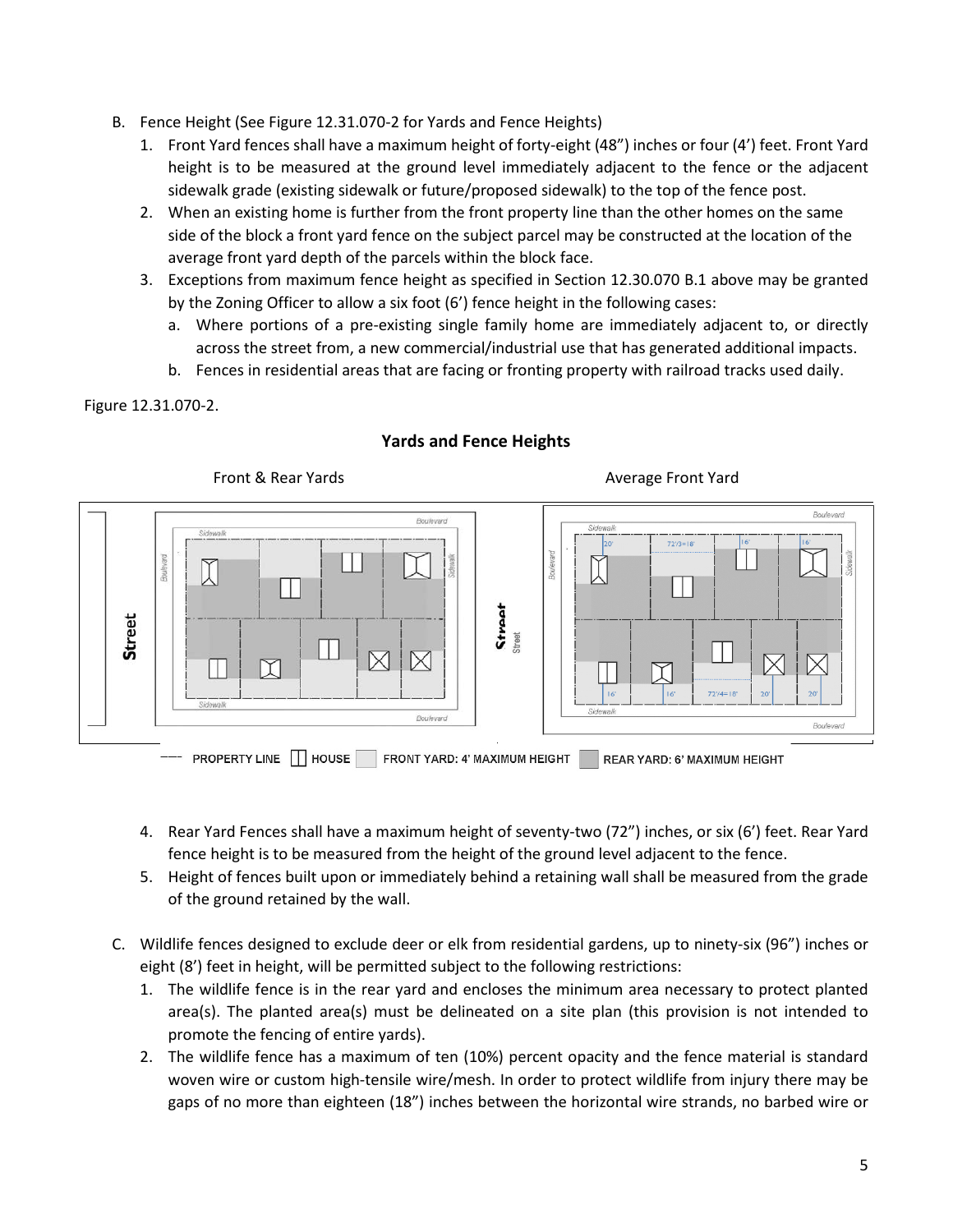other components or attachments injurious to wildlife and there must be a highly-visible top rail (flags may be used).

- 3. Fences in excess of eighty-four (84") inches or seven (7') feet in height require a building permit.
- 4. Wildlife fences that do not meet the standards above may be permitted as an exception if the design is deemed to be an acceptable alternative by the Development Services Directorthat protects gardens while being safe for wildlife, sensitive to neighborhood character, and not have a negative impact on residential neighbors. The property owner shall provide comment from the affected adjacent property owners to be included with the exception request.
- D. Electric fences for deterring bears from apiaries (beehives), fruit trees, gardens, livestock pens, rabbit hutches, garbage containers, dog kennels, chicken coops, compost piles, storage sheds, and other uses may be permitted with approval of the Development Services Director in the Bear Buffer Zone as shown in Appendix A of Missoula City Resolution #7503 or on a parcel where a documented incident has occurred involving a bear on the property. The fence must enclose the minimum area necessary to protect the use. Electric fences may not be erected along or adjacent to any street, alley, sidewalk, or other public rightof-way or public property or along any dividing line between separate pieces, parcels, or lots of land. Montana Fish, Wildlife & Parks' publication Deterring Bears with Electrified Fencing: A starter's guide is a resource for design and specifications.
- E. No fence in a residential area shall be constructed of, or contain:
	- 1. Broken glass.
	- 2. Barbed wire.
	- 3. Razor wire.
- F. No fence in a residential area adjacent to a public sidewalk shall be constructed of, or contain, materials having sharp, hazardous points, or protrusions.

# <span id="page-5-0"></span>**12.31.080 Fence Standards and Restrictions – Commercial/Industrial/Agricultural Uses.**

- A. No fence shall be constructed, or installed anywhere which restricts, or obstructs, sight visibility as described in M.M.C. Section 12.28.110 and Figure 12.31.070-1.
- B. Fence Height:
	- 1. Commercial/Industrial/Agricultural fences shall have a maximum height of ninety-six (96") inches or eight (8') feet on all sides. Fences in excess of eighty-four (84") inches or seven (7') feet in height require a building permit.
	- 2. In cases where portions of an existing single family home are immediately adjacent to a commercial/industrial development the maximum height of the commercial/industrial fencing shall be seventy-two (72") inches or six (6') feet.
- C. Barbed Wire/Razor Wire Fences:
	- 1. Barbed wire or razor wire used on Commercial/Industrial fences may be permitted with approval of the Zoning Officer. Barbed wire or razor wire used along the top of the fence shall start at a height of not less than seventy-two (72") inches or six (6') feet, and shall not be angled so as to extend beyond the property line. Barbed wire or razor wire along the top of a fence is considered to be part of the fence and shall not extend beyond a total height of ninety-six (96") inches or eight (8') feet.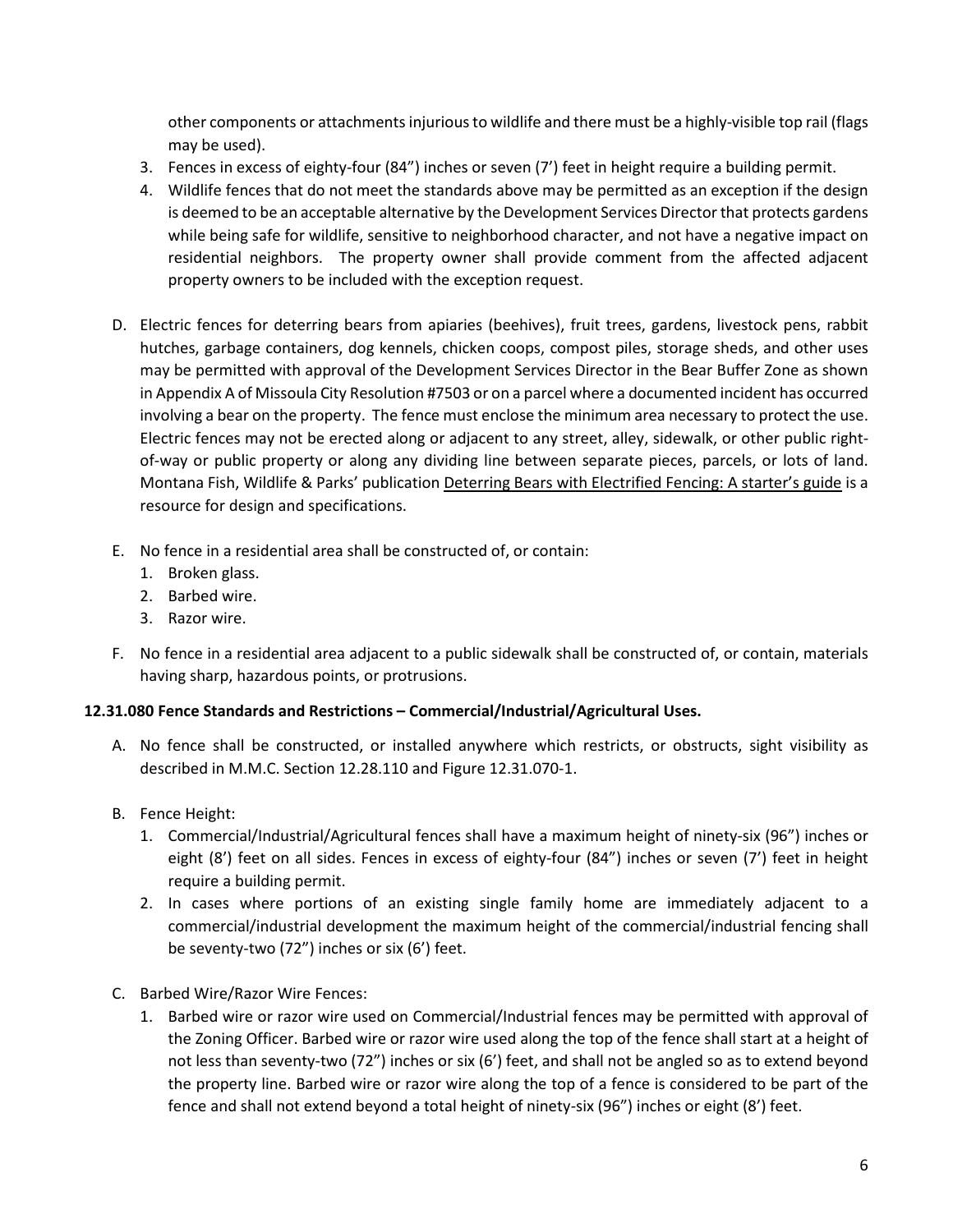- 2. Barbed wire fences may be used to secure livestock for agricultural purposes.
- 3. Barbed wire or razor wire fencing may not be installed along or adjacent to any street, alley, sidewalk, or other public right-of-way or public property or along any dividing line between separate pieces, parcels or lots of land.
- D. Electric Fences:
	- 1. Electric fences may be permitted with approval of the Zoning Officer on commercial, industrial, or agricultural properties where there is a demonstrated general security need or a need to secure agricultural livestock or protect agricultural crops. Where permitted, electric fences shall consist of any commercially available (off-the-shelf), packaged fencing system of one (1) joule or less and six thousand (6,000) volts or less that is connected to:
		- a. Any standard 110/120-volt receptacle outlet.
		- b. Any hydro, solar, wind, or other natural-resource power system.
	- 2. The fence charger shall be installed not less than six (6') feet above ground.
	- 3. The fence shall, at minimum, have one (1) sign at each end and/or corner of the electric fence consisting of, at minimum, eighty (80 sq. in.) square inches (i.e. eight (8") inches by ten (10") inches). Signage language shall include "WARNING" or "CAUTION" and "ELECTRIC FENCE" and display electrical symbols such as a lightning bolt.
	- 4. All modified or altered commercial fencing systems, home-built fencing systems, or automotive/marine battery-operated fencing systems are not permitted.
	- 5. Electric fences may not be erected along or adjacent to any street, alley, sidewalk, or other public right-of-way or public property or along any dividing line between separate pieces, parcels, or lots of land.
- E. Commercial/Industrial/Agricultural fences shall not encroach into the public right-of-way. Exceptions may only be granted by the City Engineer when it has been determined that the public safety/public interest will be served by issuing an encroachment permit. If an exception is granted all requirements in 12.31.100 apply.

# <span id="page-6-0"></span>**12.31.090 Fence Gates and Arbors.**

- A. No gate shall open in any way as to extend beyond the property line and/or into the street, alley, sidewalk, or other public right-of-way. All gates shall open into the property or be offset into the property at least a distance equal to the width of the gate. All gates shall be subject to the same height restriction(s) as the fence segment in which the gate is located.
- B. An arbor may be used over a gate where there is a walkway. The arbor must have a minimum of 6'8" height clearance, may not exceed overall height of 10', and must be outside of the right-of-way.

<span id="page-6-1"></span>**12.31.100 Fence Encroachments – Permits and Provisions.** The City Engineer is authorized to grant a fence encroachment permit to the owner of land abutting city right-of-way for a temporary revocable privilege to construct, install, and maintain a fence upon a portion of the public right-of-way that is not currently or prospectively used or needed in the near future for any public travel or public use.

A. Fence Permit Encroachment. A fence encroachment permit is required for any fence that encroaches into the right-of-way. The fence encroachment permit is a revocable privilege and consists of a fence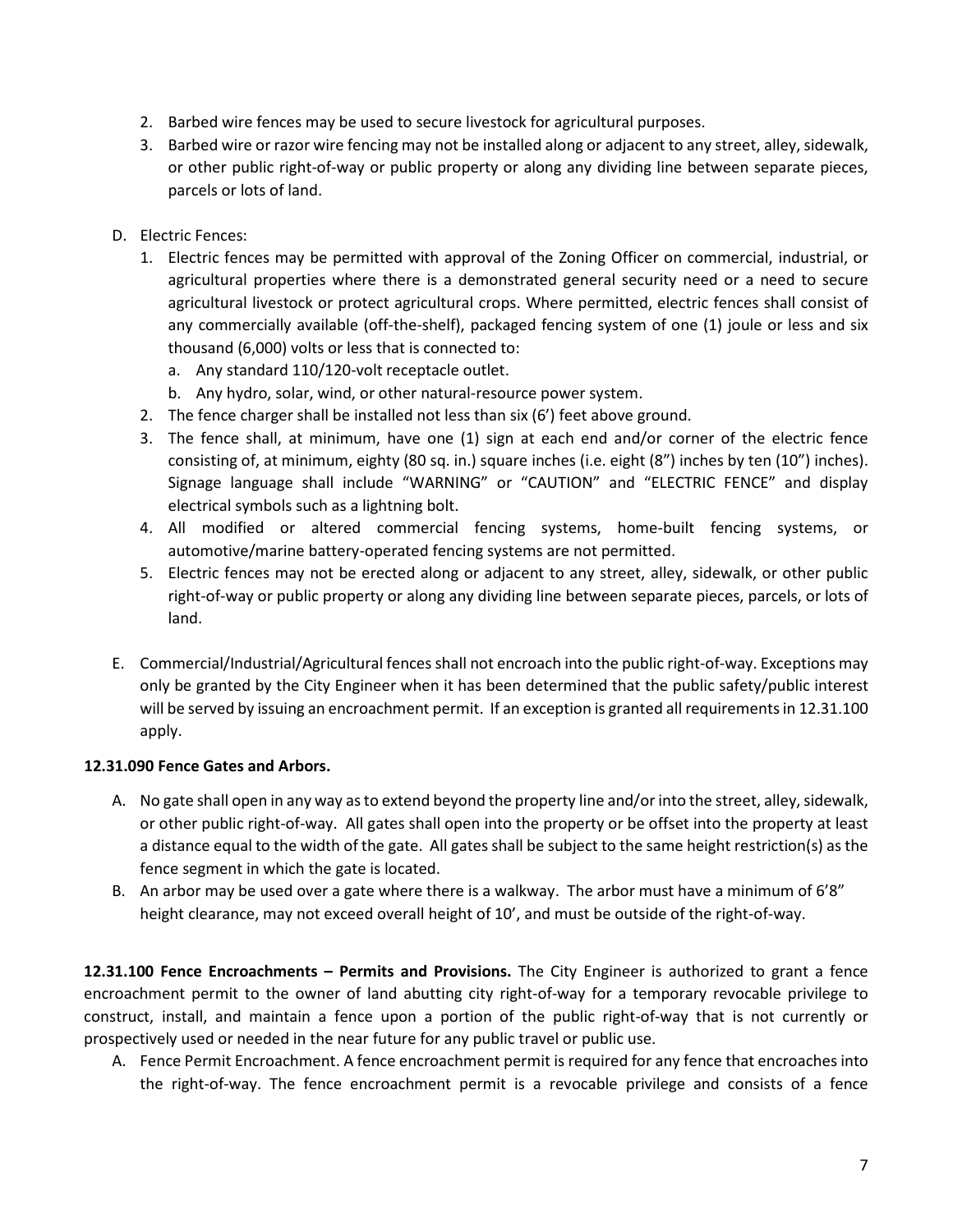encroachment permit and a notice signed by the property owner that will be filed at the Missoula County Clerk and Recorder office containing the following sections.

- 1. The property owner recognizes that the City retains its right to use and to access the public right-ofway subject to the fence encroachment permit, and,
- 2. The property owner recognizes that the permit is revocable by the City at any time upon thirty (30) days' notice to the permittee. The permittee will be required to remove the fence and restore the land to its former condition, all at the permittee's expense, upon receipt of such notice; and,
- 3. The property owner will assume all liability resulting from any incident involving an encroaching fence and shall hold the City harmless from all damages resulting from such incident and the assumption of liability will be binding on successors in interest; and,
- 4. Any subsequent property owner will have the same conditions, responsibilities, and honor all covenants as agreed by the original property owner receiving the original fence encroachment permit; and,
- 5. The encroaching fence will comply with all provisions of the fence ordinance; and,
- 6. The property owner will pay a fence encroachment permit fee as established by City resolution, unless the fee is waived per 12.31.100 C.2.
- B. Fence Encroachment General Requirements.
	- 1. No fence shall be allowed to encroach into Montana Department of Transportation (MDT) right-ofway without MDT approval and the approval of a City of Missoula encroachment permit.
	- 2. If no public sidewalk or curb exists, the City Engineer shall determine the most probable location of the future sidewalk/curb and approve the fence location based on this information. The City Engineer, at his discretion, may require the installation of curb and sidewalk prior to approval of the encroachment permit.
	- 3. Encroaching fences shall have posts not exceeding two and three-eighths (2-3/8") inches outside diameter for metal pipe or four (4") inch square dimension for wooden posts. No fences shall be constructed of stone, rock, masonry, any metal with pointed or projecting tops, cable, or chain. Prior to the issuance of the fence encroachment permit, the fence design shall be approved by the City Engineer or a designee to ensure conformity to this section and to be reviewed for potential hazards.
	- 4. No other structure or storage of personal property inclusive of motorized vehicles other than landscape materials approved by Section 12.48 Boulevards of this code shall be allowed in the public right-of-way behind a permitted encroaching fence. There shall be no shrubs, bushes, or hedges exceeding the height of the permitted fence in the public right-of-way.
	- 5. No electric, barbed wire, or razor wire fences are allowed as Encroachment Fences.
	- 6. Encroaching fences shall meet all applicable requirements of this chapter.
- C. Fence Encroachments: Existing. Existing fences that encroach upon a portion of the public right-of-way shall be approved by the City Engineer and are subject to all requirements of this chapter.
	- 1. When twenty-five (25') feet or more of an existing fence in the public right-of-way is replaced, repaired, or reconstructed, a new fence encroachment permit shall be obtained from the City prior to re-construction of the fence.
	- 2. When an existing fence in the public right-of-way is replaced, repaired, or re-constructed and the reconstruction results in a reduction to the amount of encroachment, the encroachment permit fee will be waived.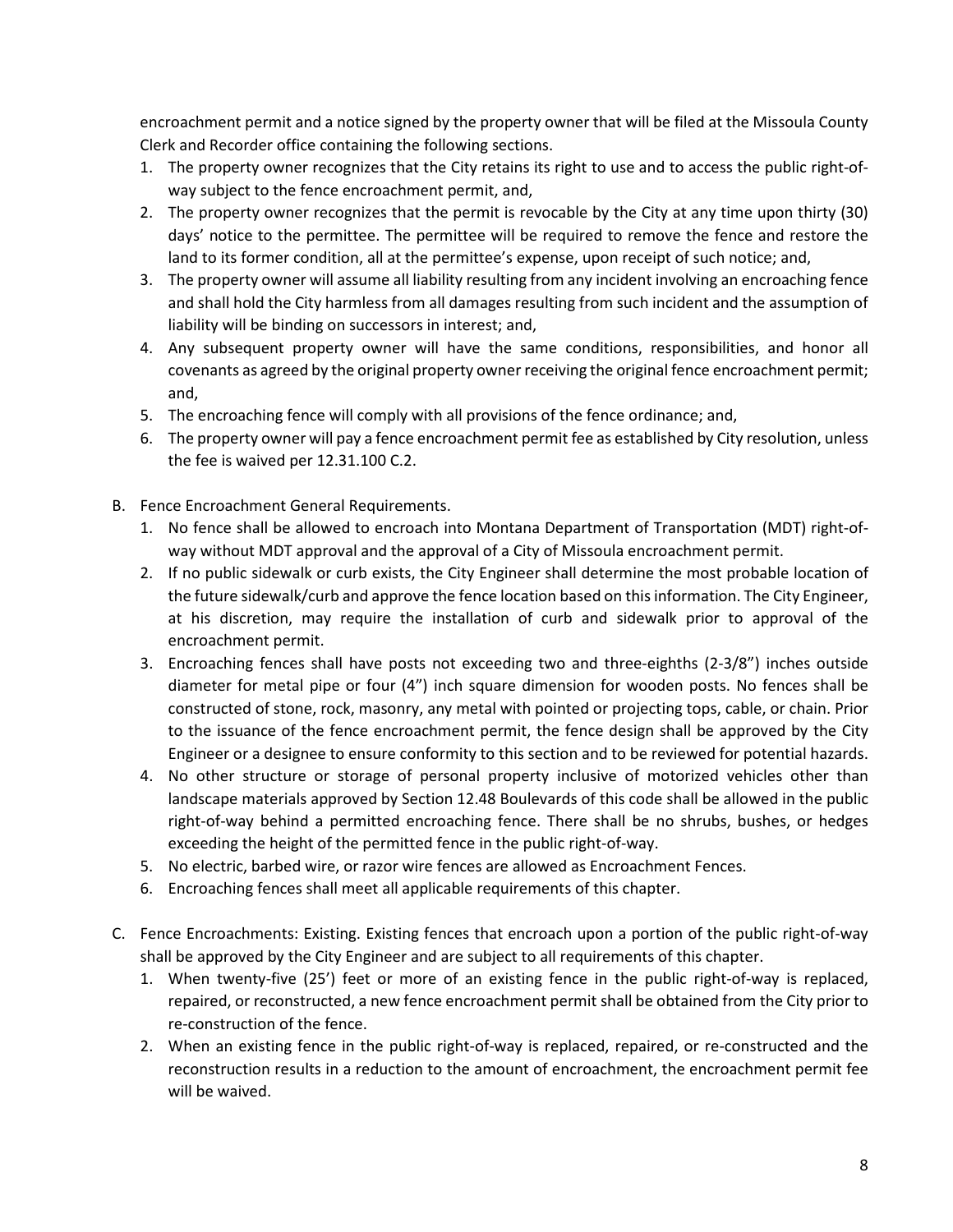- 3. The City Engineer may order that an encroaching fence be removed, modified, or relocated due to:
	- a. Causing a sight obstruction in accordance with Section 12.28.110 of this code;
	- b. Installation of any public improvements within the right-of-way;
	- c. Installation of a traffic control device;
	- d. An order by the City Council;
	- e. The owner replacing, reconstructing, or repairing twenty-five (25') feet or more of the existing encroaching fence; or,
	- f. If the fence is in hazardous condition.

# <span id="page-8-0"></span>**12.31.110 Construction Site Fences.**

- A. No construction site fence shall be constructed or installed which restricts or obstructs sight visibility as described in Section 12.28.110 of this code.
- B. Construction fencing on private property does not require a fence permit.
- C. Construction fencing may be up to seventy-two (72") inches or six (6') feet in height on all sides of the worksite.
- D. A construction fencing base shall not obstruct any pedestrian or vehicular traffic on sidewalks, streets, alleys, or any public right-of-way.
- E. Construction fencing shall not be permitted in the public right-of-way without prior issuance of a Right-Of-Way Occupancy Permit.
- F. Construction fencing shall be maintained in a safe condition for the duration of the construction project, as determined by Development Services Inspectors.
- G. Construction fencing is subject to all other fence restrictions identified in this chapter.

<span id="page-8-1"></span>**12.31.120 Investigative Fee – Work without a Permit.** Investigation. Whenever any fence work, for which a fence permit is required by this ordinance, has been commenced prior to obtaining said permit, an investigation shall be made before a permit may be issued for such work. An investigation fee, in addition to the permit fee, shall be collected whether or not a permit is then or subsequently issued. The investigation fee shall be equal to the amount of the permit fee required as established by resolution and paid before any permit issued. The payment of such investigation fee shall not exempt any person from compliance will all provisions of this ordinance. In addition to the investigation fee, the Development Services Director may require additional mitigation including but not limited to removal of the fence. The Development Services Director may grant relief from the investigation fee upon written request from the contractor or property owner.

# <span id="page-8-2"></span>**12.31.130 Penalty.**

- A. It shall be unlawful for anyone to construct a fence or to allow a fence to be constructed on their real property in violation of this chapter. There shall be a fine of up to five hundred (\$500.00) dollars for not complying with the above chapter. Imprisonment shall not be a penalty for any such violation.
- B. Any fence not in compliance with this chapter may be ordered removed by the City Engineer or designee. Any fence not removed or brought into compliance within thirty (30) days' notice from the City Engineer or designee shall be removed by City labor forces or by an assigned contractor with all associated costs assigned to the property owner to become a recordable lien.

<span id="page-8-3"></span>**12.31.140 Appeal Process.** Appeals of decisions on a fence permit by the Development Services Director may be filed by any person aggrieved by the decision to the Missoula City Council by submitting a formal letter to